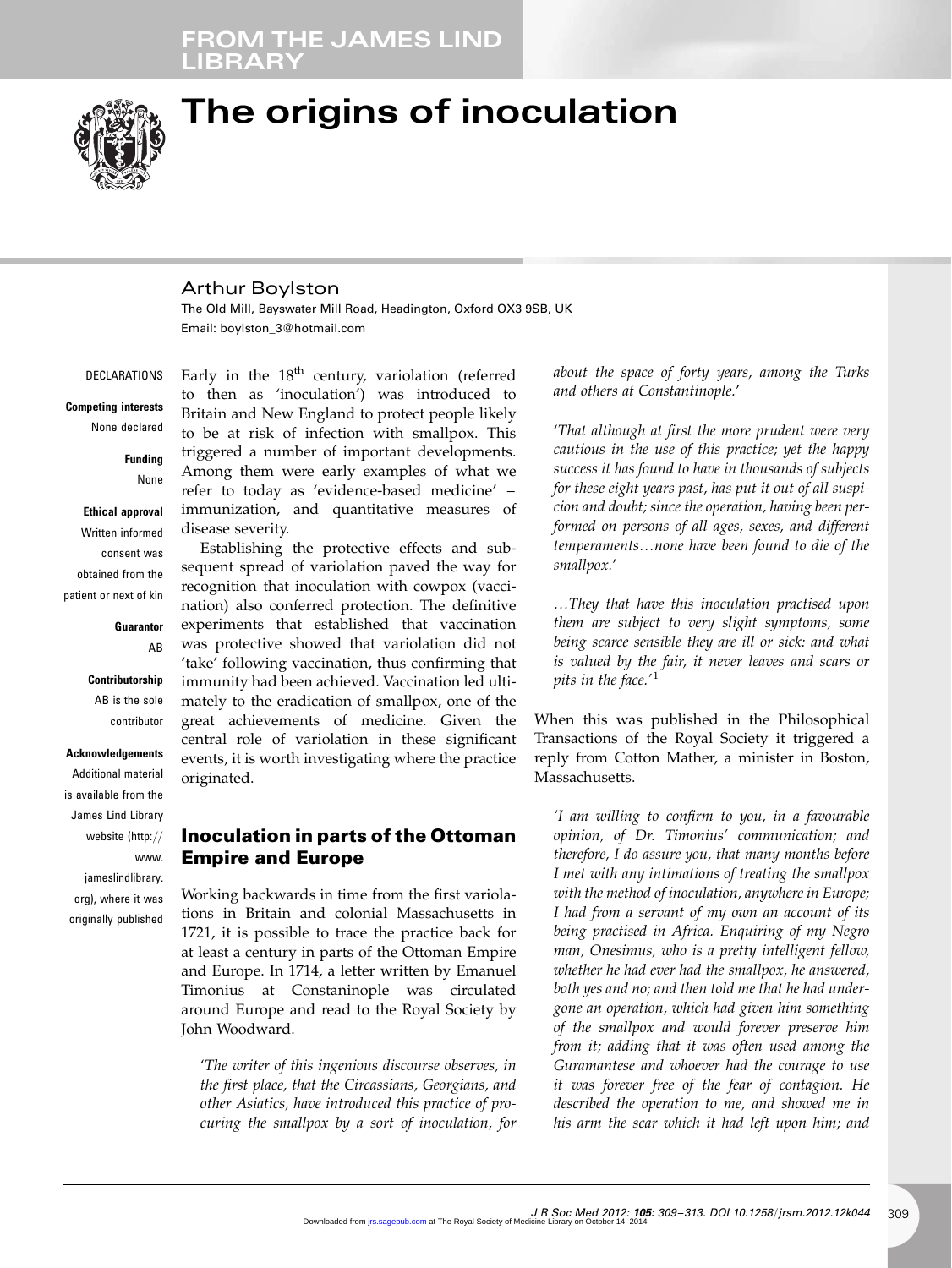his description of it made it the same that afterwards I found related unto you by your Timonius.'<sup>2</sup>

Onesimus was a Guaramante from what is now southern Libya, who had been given to Mather by his parishioners in 1707. Mather said that he had had this conversation with Onesimus many months before he read the Timonius report. Mather's comments were amplified by another minister, Benjamin Colman, who described his conversations with several negroes who had also been inoculated in Africa.<sup>3</sup> Subsequently, in 1716, a well respected physician, Jacob Pylarinius, also writing from Turkey, reported that inoculation had been introduced into Constatinople by a Greek woman about 1660. It had been widely used by poor Christians until, during a severe smallpox epidemic in 1700, the practice spread throughout the Christian community more generally.

Pylarinius claimed that variolation was not used by Muslims because it was believed by them to interfere with divine providence.<sup>4</sup> However, this cannot have been a universal belief because it was being used by Arabs in North Africa before 1700, as recorded in a letter originally written in Arabic by Cassem Algaida Aga, the ambassador from Tripoli to the Court of St James. His letter was translated and subsequently published in a book by John Gaspar Scheuchzer, Foreign Secretary of the Royal Society<sup>5</sup>:

My opinion being asked relating to the Inoculation of the Small-Pox, I will mention in a few Words what I know of it. If anyone hath a Mind to have his Children inoculated, he carries them to one that lies ill of the Small-Pox, at the Time when the Pustules are come to full Maturity. Then the Surgeon makes an incision upon the Back of the Hand, between the Thumb and Fore-finger, and puts a little of the Matter, squeezed out of the largest and fullest Pustules, into the Wound. This done, the Child's Hand is wrapp'd up with a Handkerchief to keep it from the Air, and he is left to his liberty 'till the Fever arising confines him to his Bed, which commonly happens at the End of three or four Days. After that, by God's Permission, a few Pustules of the Small-Pox break out upon the Child. All this I can confirm by a domestick Proof: For my father carried us, five Brothers and three Sisters, to the House of a Girl that lay ill of the Small-Pox, and had us all inoculated the same Day. Now he that had most of us all, had not above twenty Pustules. Otherwise this Practice is so innocent, and so sure, that out of a hundred Persons inoculated not two die; whereas on the contrary, out of a hundred Persons that are infected with the Small-Pox the natural Way, there die commonly about thirty. It is withal so ancient in the Kingdoms of Tripoli, Tunis and Algier, that no body remembers its first rise: and it is generally practised not only by the Inhabitants of the Towns, but also by the wild Arabs.'<sup>5</sup>

Lady Mary Wortley Montague, the wife of a British diplomat in Constantinople, discovered that variolation was widely practised in Turkey and that it was considered safe and effective in preventing fatal smallpox. She had her son inoculated by an old Greek practitioner, and in April 1721, back in England, she asked Charles Maitland, a Scottish surgeon who had been with her in Constantinople, to inoculate her daughter.<sup>6,7</sup> This prompted intense interest in inoculation in England, and, in 1723, James Jurin, Secretary to the Royal Society, published the results of his multinational survey of mortality rates following variolated and natural smallpox.<sup>8</sup>

The most surprising evidence was submitted by two Welsh doctors, Perrot Williams and Richard Wright, who wrote that the practice was well known and had been used over many years by many individuals in and around the port of Haverford West.<sup>8</sup> Richard Wright reported that many among the common people in the region considered variolation an ancient practice, and that he knew a man aged about 90 who had been variolated as a child, as had his mother before him, who had told him that variolation was a common practice throughout her time. Since Wright's letter had been written in 1722, and assuming the 90-year old had been inoculated as a child, variolation appears to have been in use in Wales since at least as early as 1600.

In many cases the operation was performed by buying a few scabs or pus from someone suffering from natural smallpox and then puncturing the skin with a needle which had been contaminated with the smallpox matter. Some individuals just rubbed the scabs on their own skin, and in at least one case (Williams, in Jurin 1723) a school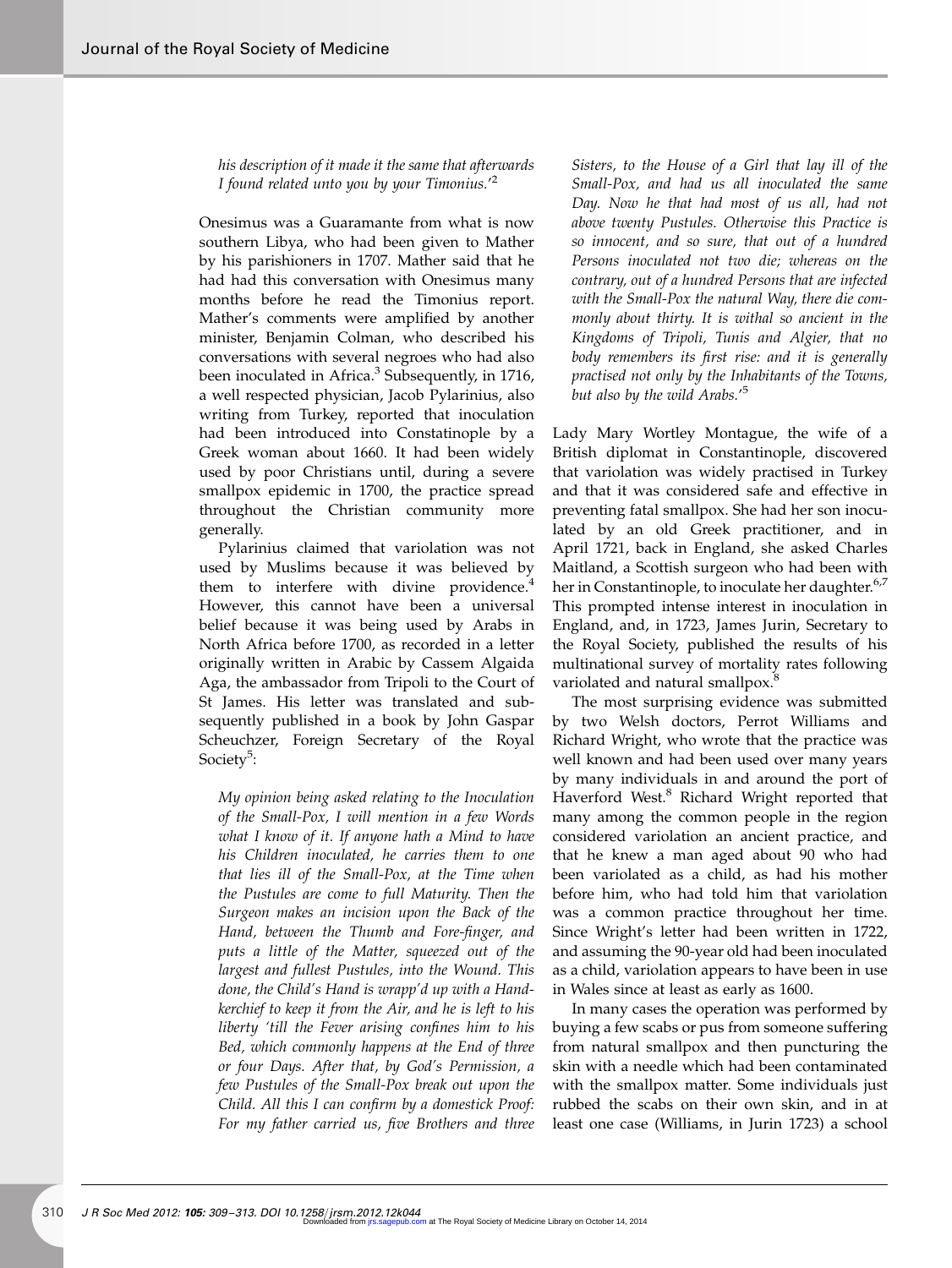boy had scraped the back of his hand with a penknife until it bled and then rubbed the scabs into the wound. All witnesses agreed that they had had mild smallpox and had never had the infection a second time. A midwife said that, during the previous fifty years, she had only heard of one person who had died following the operation. A similarly low mortality was reported from Constantinople where multiple shallow needle punctures were used to transmit the infection. $<sup>1</sup>$ </sup>

Several other descriptions of a practice known as 'buying the pocks' exist and record its use in Scotland and mainland Europe.<sup>9</sup> While they all agree that money or goods were exchanged for the pocks, the descriptions of how the operation was carried out are inconsistent. In Scotland, wool contaminated with smallpox material was wrapped around a child's wrist. Elsewhere, smallpox scabs were held for some time in the child's hand.<sup>9</sup> Still others had the child wear smallpox-infected clothes. Despite evidence that 'buying the pocks' was widespread in Europe, inoculation did not penetrate deeply into life before it was introduced from Constantinople early in the 18th century.

A comprehensive investigation of the practice and spread of inoculation in the Ottoman Empire was carried out by Patrick Russell, an English doctor living in Aleppo. $10$  By interviewing women in harems, their bedouin servants, and many merchants from as far east as what is now Iraq, Russell established that inoculation was used almost everywhere outside the bigger cities such as Constantinople and Aleppo. It was proscribed in the cities by the Turks, whom Russell dubbed 'fatalists' because they believed that providence forbade them to interfere in divine intentions.

Russell also requested help from several doctors and historians to discover whether they could find evidence of the first use of inoculation, and where it had originated. They all agreed that, while the practice was thought to be very old, there was no mention of it in any medical or historical works. Russell had produced an interesting puzzle. Why was something so beneficial, which was employed throughout much of the Ottoman Empire, completely missing from written records of the time?

Combining these various accounts of inoculation in several a parts of Europe, Africa, and Asia reveals another curiosity. The practice was known widely as 'buying the pocks', regardless of the technique actually used to transmit the disease. Whether the skin was broken, or the pocks just held in the hand, or even, when a 'pocky thread' was tied around a child's wrist, the same words were used. Although pocks were usually 'bought' – that is, paid for with money or small gifts – this was not always the case and yet the same terms were used to refer to the process. $8-11$  A second common feature is that, with few exceptions, a needle was used to prick the skin, often in a circular pattern. Such common features suggest that inoculation (the term was applied when the practice was introduced into England and America) probably had a single origin and that the name and technique spread with it.

## Inoculation in China and India

Inoculation had become established in the Ottoman Empire and Wales since 'time immemorial', and had reached Constantinople by about 1650. But where had it come from? Two possible origins have been suggested: China or India. The earliest written discussion of variolation in China is found in a book first published in 1549.<sup>12</sup> Joseph Needham, who investigated the origins of inoculation in China, believed that, because the author commented on the possibility that variolation induced menstruation, the practice must have already been well known, if little written about. Several other slightly later Chinese authors complain that many inoculators would not reveal their secrets. As a result, it is difficult to establish exactly what was happening and when it had begun in China. One of Needham's texts reports that variolation was first practised between 1567 and 1572, and that it had been invented by an 'extraordinary man' who had based it on alchemical principles. Thereafter several families became hereditary inoculators but, for commercial reasons, refused to reveal their secrets.

In the second half of the  $17<sup>th</sup>$  century, the Khang-his emperor boasted that he had inoculated his whole family, his army, and other groups, and that they had all passed through mild smallpox. Also, at about this time, manuals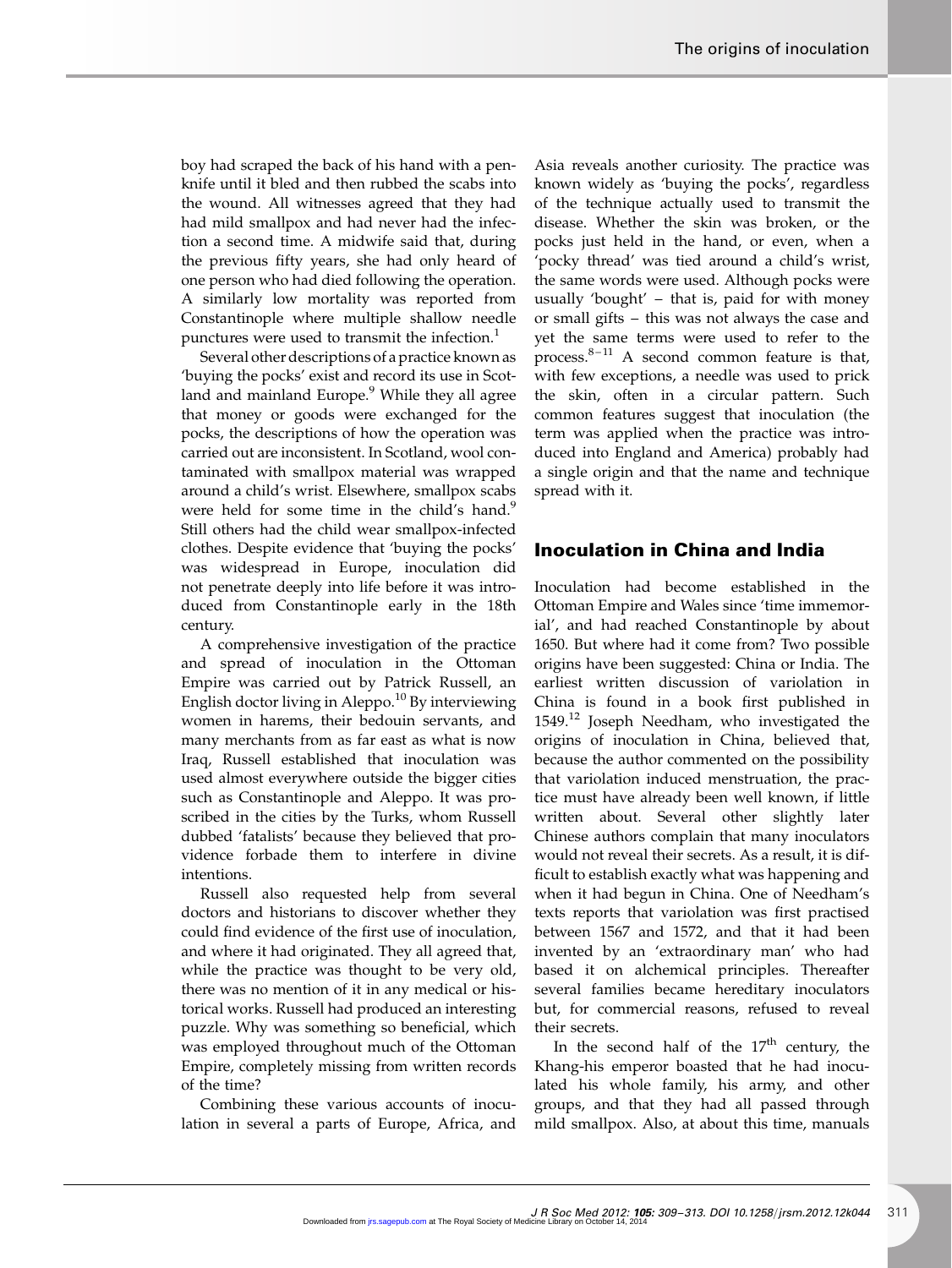setting out the techniques of inoculation were published. Remarkably they all were based on blowing smallpox material up the nose of the child being inoculated (insufflation). Sometimes dry scabs were ground to powder; at other times the scabs were extracted into water, and yet another approach was to collect fluid from a pustule onto a cotton plug and place that up the nose.

Needham also describes an even older, but much less well documented, tradition of inoculation in China. $12$  In this version it was invented by a Taoist or Buddhist monk, or possibly a nun, about 1000 AD and practiced by Taoists as a mixture of medicine, technique, magic, and spells which were transmitted orally and which were covered by a taboo so that they were never written down. Needham can give no firmer evidence for this version than the fact that it was a widely accepted tradition. An editorial commentator wonders whether it is realistic to believe that something with the importance of inoculation would have remained completely secret for over  $500$  years.<sup>12</sup> The only certainty is that there were written accounts of inoculation by the mid 1500s. At all events, although a description of the Chinese method of insufflation of smallpox material up the nose had reached England in 1700, it appears to have had little practical impact.<sup>6</sup>

India is an alternative to China as the origin of the spread of inoculation to the Ottoman Empire and Europe. Two  $18<sup>th</sup>$  century accounts by early English residents in India give descriptions of inoculations done by itinerant Brahmins.<sup>13,14</sup> Their technique involved dipping a sharp iron needle into a smallpox pustule and then puncturing the skin repeatedly in a small circle, usually on the upper arm. Writing in 1731, Oliver Coult reported that the operation had been 'first performed by Dununtary, a physician of Champanagar', about 150 years previously (that is, about 1580), and that Dununtary had learned of the secret in a dream. $^{13}$  However, this story may be problematical because a Dutch correspondent reported that inoculation was not used in Bihar, the Indian province which includes the city of Champanagar.<sup>11</sup> All three commentators on Indian practice agree that inoculation was used in Bengal, the region that includes modern West Bengal in India and Bangladesh. Howell,

thought that it had been used there for many hundreds of years.

Many modern texts claim that inoculation had been practised in India for thousands of years.<sup>15</sup> These accounts are based on claims that the practice is described in ancient Sanskrit texts. However, although there are detailed descriptions of smallpox and its treatment in ancient Indian texts, there is no evidence in these that prophylactic measures were used. 16,17

## **Conclusions**

There are two accounts of inoculation in the middle of the  $16<sup>th</sup>$  century, one Chinese and one Indian, and each gives a specific place and name to the initial inoculators. Whether it was in use before about 1550 is entirely speculative. So from where and how did inoculation arrive in parts of the Ottoman Empire and Europe during the 17<sup>th</sup> century?

The Chinese method involved blowing smallpox matter up the nose. Extant  $recipes^{12}$  show that the 'pocky matter' should be carried at body temperature for a month before it is used. If that was not possible then it could be exposed to hot steam and various herbs. Both these processes would have damaged many of the smallpox virus particles, thus greatly reducing the infectious load transmitted. Without them the process was probably dangerous and little different from a natural infection. On the one recorded occasion when the Chinese method was tried in London, the recipient had severe headaches and the experiment was never repeated.<sup>6</sup>

On the other hand, the marked similarity of the methods used in India and in many parts of the Ottoman Empire, argue that they share a common origin. It is difficult to see how the Chinese method could have been modified to produce it. But this still does not tell us where or how it was first developed. Since the claim that it was an ancient practice in India has been rejected, there is no reason to assume that it began there. Perhaps the traditions of the Ottoman Empire are correct: it was invented by the Arabs $11$  at some unknown time before about 1550, and then spread along trade routes through Africa and the Middle East to reach India.